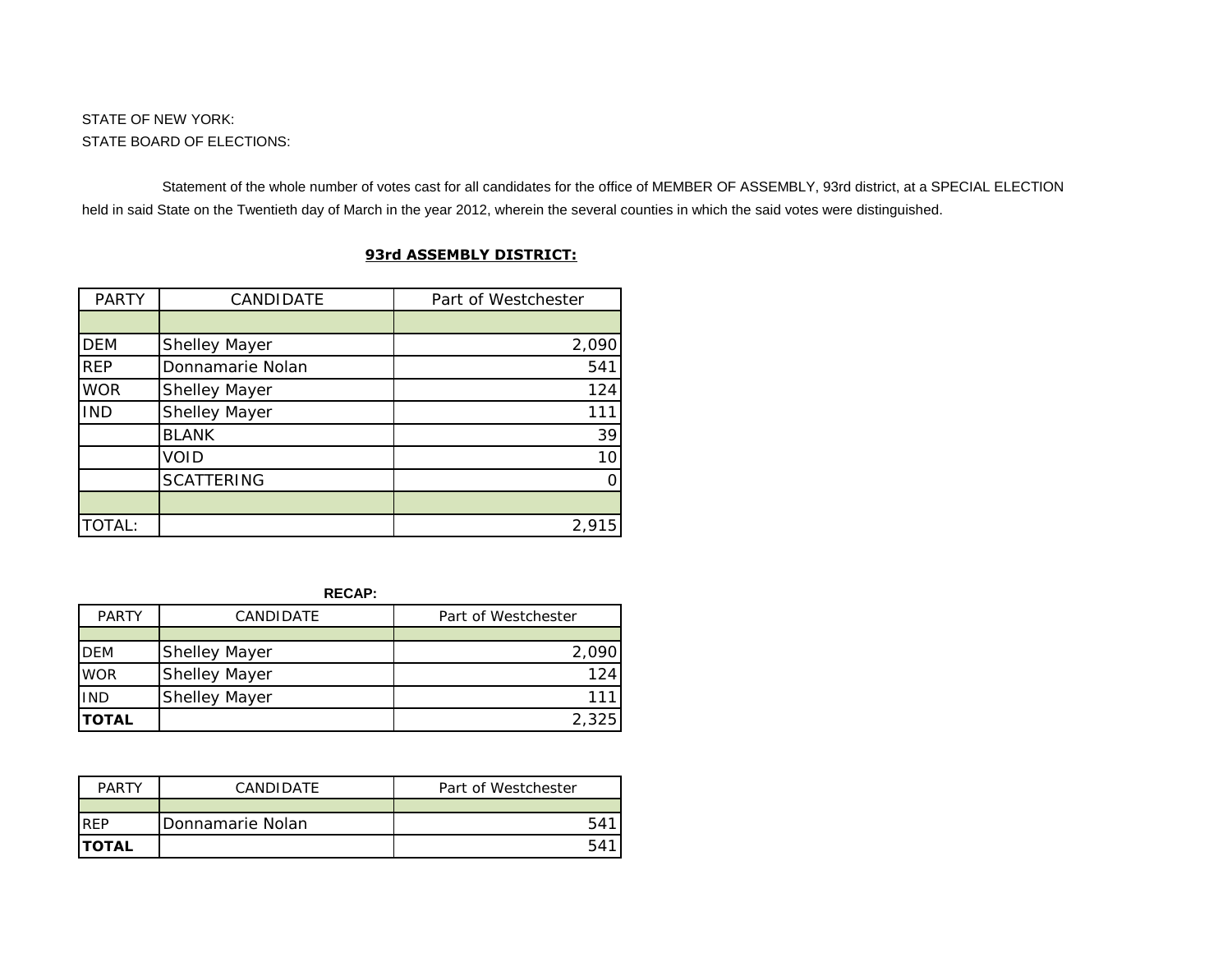Statement of the whole number of votes cast for all candidates for the office of MEMBER OF ASSEMBLY, 100th district, at a SPECIAL ELECTION held in said State on the Twentieth day of March in the year 2012, wherein the several counties in which the said votes were distinguished.

| <b>PARTY</b> | CANDIDATE          | Part of Dutchess | Part of Orange | Part of Ulster | <b>TOTAL</b> |
|--------------|--------------------|------------------|----------------|----------------|--------------|
|              |                    |                  |                |                |              |
| <b>DEM</b>   | Frank K. Skartados | 2,249            | 1,892          | 1,075          | 5,216        |
| <b>REP</b>   | John Forman        | 1,051            | 984            | 855            | 2,890        |
| <b>CON</b>   | John Forman        | 209              | 226            | 189            | 624          |
| <b>WOR</b>   | Frank K. Skartados | 327              | 186            | 140            | 653          |
| <b>IND</b>   | John Forman        | 186              | 66             | 90             | 342          |
|              | <b>BLANK</b>       | 15               |                |                | 25           |
|              | <b>VOID</b>        |                  |                |                | 9            |
|              | <b>SCATTERING</b>  |                  |                |                | 10           |
|              |                    |                  |                |                |              |
| TOTAL:       |                    | 4,042            | 3,369          | 2,358          | 9,769        |

## **100th ASSEMBLY DISTRICT:**

| <b>PARTY</b> | <b>CANDIDATE</b>   | Part of Dutchess | Part of Orange | Part of Ulster | TOTAL |
|--------------|--------------------|------------------|----------------|----------------|-------|
|              |                    |                  |                |                |       |
| <b>DEM</b>   | Frank K. Skartados | 2,249            | ,892           | 1,075          | 5,216 |
| <b>WOR</b>   | Frank K. Skartados | 327              | 186            | 140            | 653   |
| <b>TOTAL</b> |                    | 2,576            | 2,078          | 1,215          | 5,869 |

| <b>PARTY</b> | CANDIDATE   | Part of Dutchess  | Part of Orange | Part of Ulster | <b>TOTAL</b> |
|--------------|-------------|-------------------|----------------|----------------|--------------|
|              |             |                   |                |                |              |
| <b>REP</b>   | John Forman | 1,05 <sup>1</sup> | 984            | 855            | 2,890        |
| CON          | John Forman | 209               | 226            | 189            | 624          |
| <b>IND</b>   | John Forman | 186               | 661            | 901            | 342          |
| <b>TOTAL</b> |             | .446              | .276           | ,134           | 3,856        |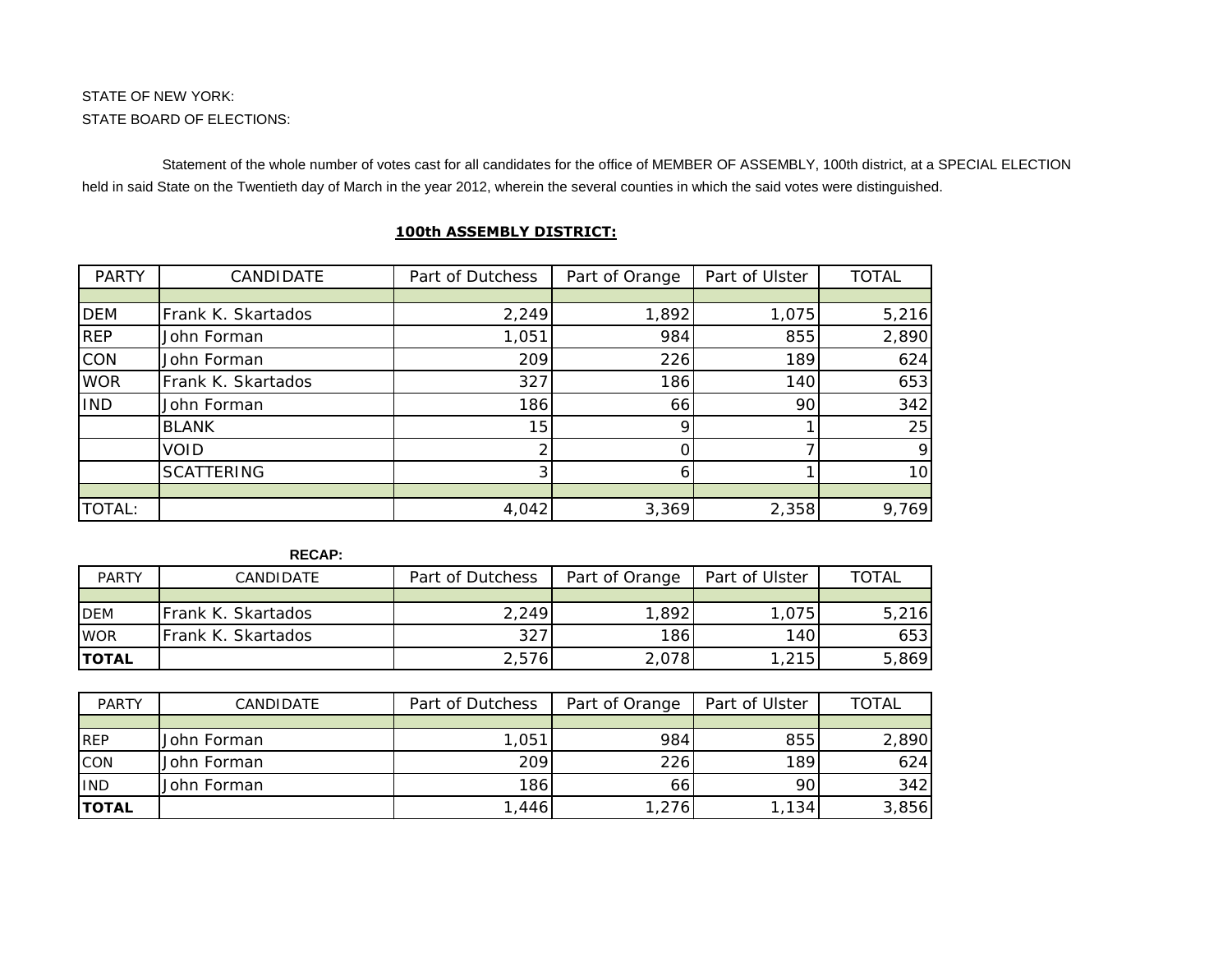Statement of the whole number of votes cast for all candidates for the office of MEMBER OF ASSEMBLY, 103rd district, at a SPECIAL ELECTION held in said State on the Twentieth day of March in the year 2012, wherein the several counties in which the said votes were distinguished.

| <b>PARTY</b> | CANDIDATE         | Part of Columbia | Part of Dutchess | <b>TOTAL</b>    |
|--------------|-------------------|------------------|------------------|-----------------|
|              |                   |                  |                  |                 |
| <b>DEM</b>   | Didi Barrett      | 2,061            | 3,734            | 5,795           |
| <b>REP</b>   | Richard C. Wager  | 1,260            | 3,258            | 4,518           |
| CON          | Richard C. Wager  | 283              | 890              | 1,173           |
| <b>WOR</b>   | Didi Barrett      | 257              | 412              | 669             |
| <b>IND</b>   | Richard C. Wager  | 150              | 329              | 479             |
|              | <b>BLANK</b>      |                  | 11               | 12 <sub>1</sub> |
|              | VOID              |                  |                  | 5               |
|              | <b>SCATTERING</b> | 6.               | 11               | 17              |
|              |                   |                  |                  |                 |
| TOTAL:       |                   | 4,020            | 8,648            | 12,668          |

## **103rd ASSEMBLY DISTRICT:**

| <b>PARTY</b>  | CANDIDATE.           | Part of Columbia | Part of Dutchess | TOTAL |
|---------------|----------------------|------------------|------------------|-------|
|               |                      |                  |                  |       |
| <b>DEM</b>    | Didi Barrett         | 2,061            | 3,734            | 5,795 |
| <b>WOR</b>    | <b>IDidi Barrett</b> | 257              | 412              | 669   |
| <b>ITOTAL</b> |                      | 2,318            | 4.146            | 6,464 |

| <b>PARTY</b> | CANDIDATE        | Part of Columbia | Part of Dutchess | TOTAL |
|--------------|------------------|------------------|------------------|-------|
|              |                  |                  |                  |       |
| <b>REP</b>   | Richard C. Wager | 12601            | 3,258            | 4,518 |
| CON          | Richard C. Wager | 283              | 890              | 731   |
| <b>IND</b>   | Richard C. Wager | 150              | 329              | 479   |
| <b>TOTAL</b> |                  | 1.6931           | 4.47             |       |